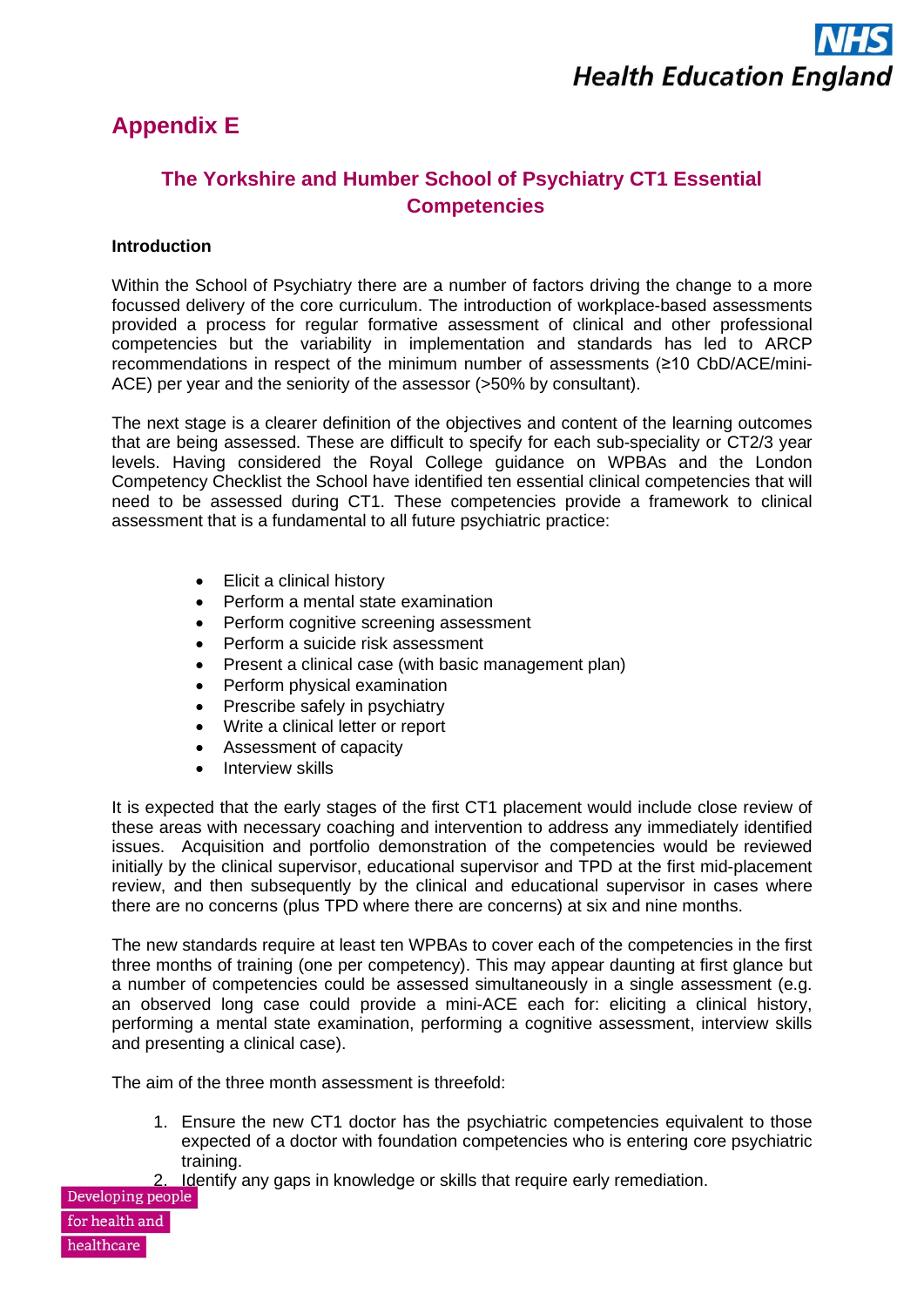3. Confirm the CT1 doctor is able to work without direct supervision.

Subsequent WPBAs will continue to match the essential competencies in order to chart progress over the course of the first year of training. Evidence of attainment will be recorded on revised mid/end placement and annual structured reports.

Further details of the essential competencies and their assessment are outlined in table 1.

#### **Table 1. CT1 Essential Competencies: summary guidance**

| <b>ESSENTIAL COMPETENCY</b>                                                                                                                                                                                                                                                                                                                                                                                                                                                                                                                                                                                                                                                                                                                                                                                                 | <b>SUGGESTED</b><br><b>WPBA</b>                                                                                                                         |
|-----------------------------------------------------------------------------------------------------------------------------------------------------------------------------------------------------------------------------------------------------------------------------------------------------------------------------------------------------------------------------------------------------------------------------------------------------------------------------------------------------------------------------------------------------------------------------------------------------------------------------------------------------------------------------------------------------------------------------------------------------------------------------------------------------------------------------|---------------------------------------------------------------------------------------------------------------------------------------------------------|
| 1. Elicit a clinical history                                                                                                                                                                                                                                                                                                                                                                                                                                                                                                                                                                                                                                                                                                                                                                                                | <b>ACE/Mini-ACE</b>                                                                                                                                     |
| This assessment will examine the trainee's ability to take a full<br>psychiatric history and present a summary of the findings to the<br>assessor. The order may vary according to the patient's particular<br>presentation or narrative but there should be satisfactory enquiry<br>into the following areas:<br>Introduction: name, age, current circumstances, reason for<br>referral<br>Presenting complaint<br>History of presenting complaint<br>Family history<br>$\bullet$<br>Childhood development<br>$\bullet$<br>Education<br>Employment<br>$\bullet$<br>Psychosexual history and relationships<br>$\bullet$<br>Social history<br>$\bullet$<br>Forensic history<br>$\bullet$<br>Substance use history<br>$\bullet$<br>Past medical history<br>$\bullet$<br>Past psychiatric history<br>Assessment of personality | The trainee should<br>be observed taking<br>the history of a new<br>patient e.g. acute<br>admission, new<br>outpatient, new<br>community<br>assessment. |
| 2. Perform a mental state examination                                                                                                                                                                                                                                                                                                                                                                                                                                                                                                                                                                                                                                                                                                                                                                                       | <b>ACE/Mini-ACE</b>                                                                                                                                     |
| This assessment will examine the trainee's ability to observe and<br>enquire<br>about<br>the<br>common<br>signs<br>and<br>of<br>symptoms<br>psychopathology, and present the findings to the assessor. The<br>examination should include:<br>Appearance<br>Behaviour<br>$\bullet$<br>Speech<br>Mood and affect<br>Suicidal or violent thoughts<br>Thought form<br>Thought content<br>$\bullet$<br>Perception<br>Cognitive<br>function<br>(orientation, attention/concentration,<br>memory)<br>Insight                                                                                                                                                                                                                                                                                                                       | The trainee should<br>be observed<br>undertaking the<br>mental state<br>examination, perhaps<br>in conjunction with<br>the clinical history.            |

Developing people for health and healthcare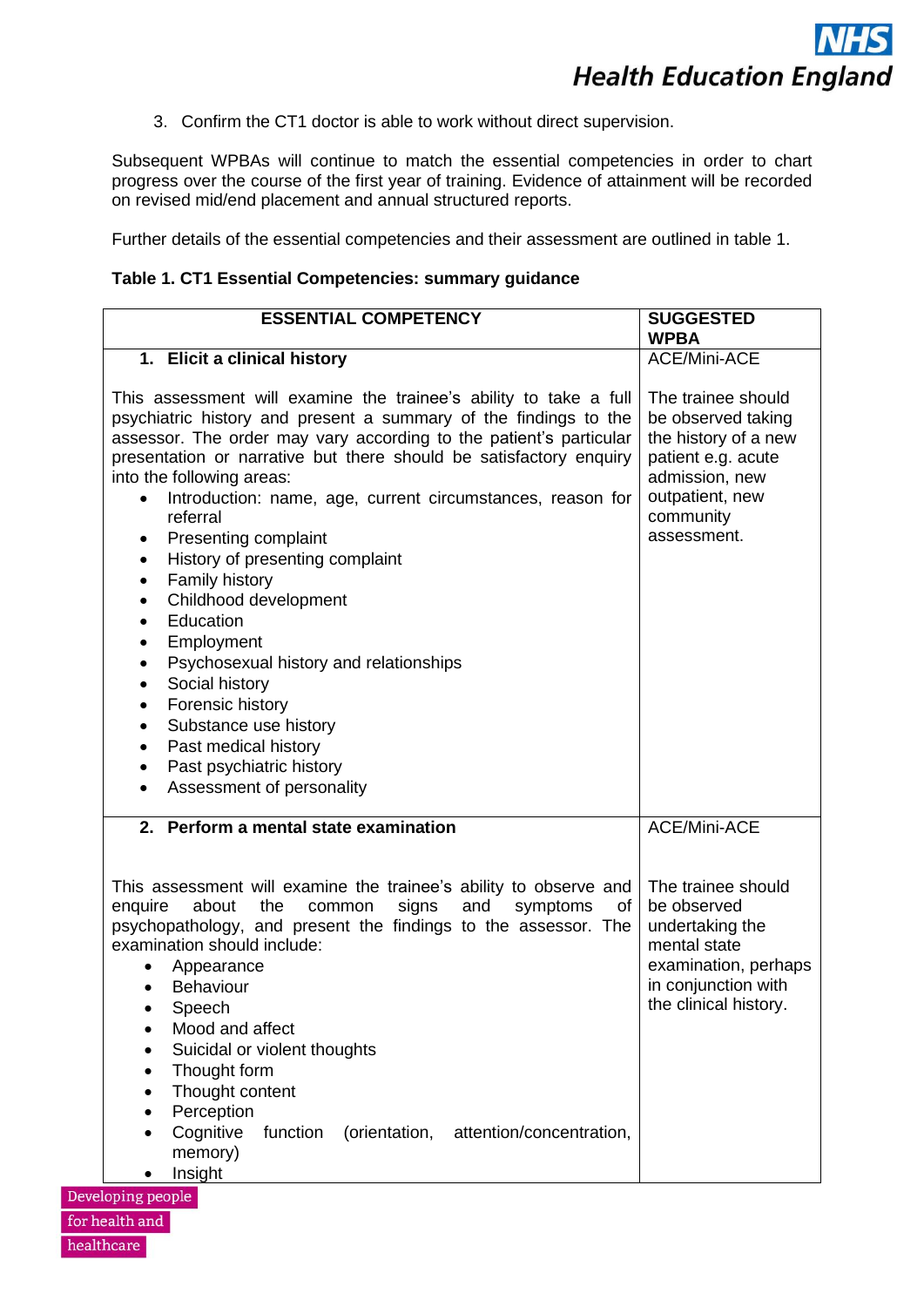**NHS Health Education England** 

| 3. Perform a cognitive screening assessment                                                                                                                                                                                                                                                                                                                                                                                                                                                                                                                                                                                                                                                                                                            | Mini-ACE                                                                                                                                                                                          |
|--------------------------------------------------------------------------------------------------------------------------------------------------------------------------------------------------------------------------------------------------------------------------------------------------------------------------------------------------------------------------------------------------------------------------------------------------------------------------------------------------------------------------------------------------------------------------------------------------------------------------------------------------------------------------------------------------------------------------------------------------------|---------------------------------------------------------------------------------------------------------------------------------------------------------------------------------------------------|
| This assessment will specifically examine the trainee's ability to<br>undertake a more detailed assessment of cognitive function, to<br>lobe<br>include<br>instance:<br>frontal<br>signs,<br>language<br>for<br>and<br>communication, and general intellectual abilities. Use<br>of a<br>standardised screening assessment of cognitive function e.g. MMSE<br>or ACE-R can be incorporated. The trainee should present their<br>findings to the assessor.                                                                                                                                                                                                                                                                                              | This assessment will<br>have specific<br>relevance to<br>placements in old<br>age psychiatry or<br>within general adult<br>psychiatry where<br>there are concerns<br>about cognitive<br>function. |
| 4. Perform a suicide risk assessment                                                                                                                                                                                                                                                                                                                                                                                                                                                                                                                                                                                                                                                                                                                   | Mini-ACE                                                                                                                                                                                          |
| This assessment will also focus on a specific area of the history and<br>mental state in more detail. The trainees will be expected to elicit:<br>Relevant historical factors, e.g. history of suicide attempts,<br>$\bullet$<br>psychiatric history, life events, substance misuse, social<br>isolation or recent separation, personality traits (e.g.<br>impulsivity)<br>Relevant mental state factors, e.g.<br>suicidal<br>ideation,<br>$\bullet$<br>depressed affect, hopelessness<br>Recent attempts and current intention<br>٠<br>Protective factors, e.g. social support<br>Once again the trainee should present their findings to the assessor,<br>demonstrating that they have analysed the level of immediate/short<br>term/long term risk. | The trainee can be<br>observed assessing<br>a patient in an<br>emergency setting or<br>following a recent<br>suicide attempt.                                                                     |
| 5. Present a clinical case (with basic management plan)                                                                                                                                                                                                                                                                                                                                                                                                                                                                                                                                                                                                                                                                                                | CbD                                                                                                                                                                                               |
| This assessment will examine the trainee's ability to coherently<br>present the history and mental state of a patient they have<br>assessed. A sophisticated formulation is not expected but the<br>trainee should be able to discuss differential diagnosis, relevant<br>immediate<br>investigations<br>aetiological<br>factors,<br>and<br>a<br>basic<br>management plan.                                                                                                                                                                                                                                                                                                                                                                             | This assessment<br>could be combined<br>with competencies 1<br>and 2, or separately<br>during clinical<br>supervision.                                                                            |
| 6. Perform a physical examination                                                                                                                                                                                                                                                                                                                                                                                                                                                                                                                                                                                                                                                                                                                      | Mini-ACE                                                                                                                                                                                          |
| This assessment will ensure that the trainee can complete a full<br>physical examination. The examination will include cardiovascular,<br>respiratory, gastrointestinal, musculoskeletal and neurological<br>systems, and the assessment will include discussion of any relevant<br>findings and the quality of documentation.                                                                                                                                                                                                                                                                                                                                                                                                                         | This assessment will<br>be relevant to a new<br>admission clerking or<br>an acute assessment<br>of a physical health<br>problem.                                                                  |
| 7. Prescribe safely in psychiatry                                                                                                                                                                                                                                                                                                                                                                                                                                                                                                                                                                                                                                                                                                                      | CbD/Mini-ACE                                                                                                                                                                                      |
| This assessment will focus on a trainee's ability to prescribe<br>psychotropic medication in a setting where they will not necessarily<br>be directly supervised. An important example would be prescribing<br>rapid tranquilisation according to recognised<br>local/national<br>guidelines in an emergency situation. The assessment would review<br>the trainee's assessment of clinical need, discussion with other<br>professionals, explanation given to the patient, and the quality of<br>documentation (including legibility/accuracy of the prescription<br>chart).<br>loping people                                                                                                                                                         | The assessment<br>could be observed in<br>real time via a Mini-<br>ACE but it is more<br>likely to be<br>undertaken<br>retrospectively in<br>clinical supervision.<br>Alternatively, the          |